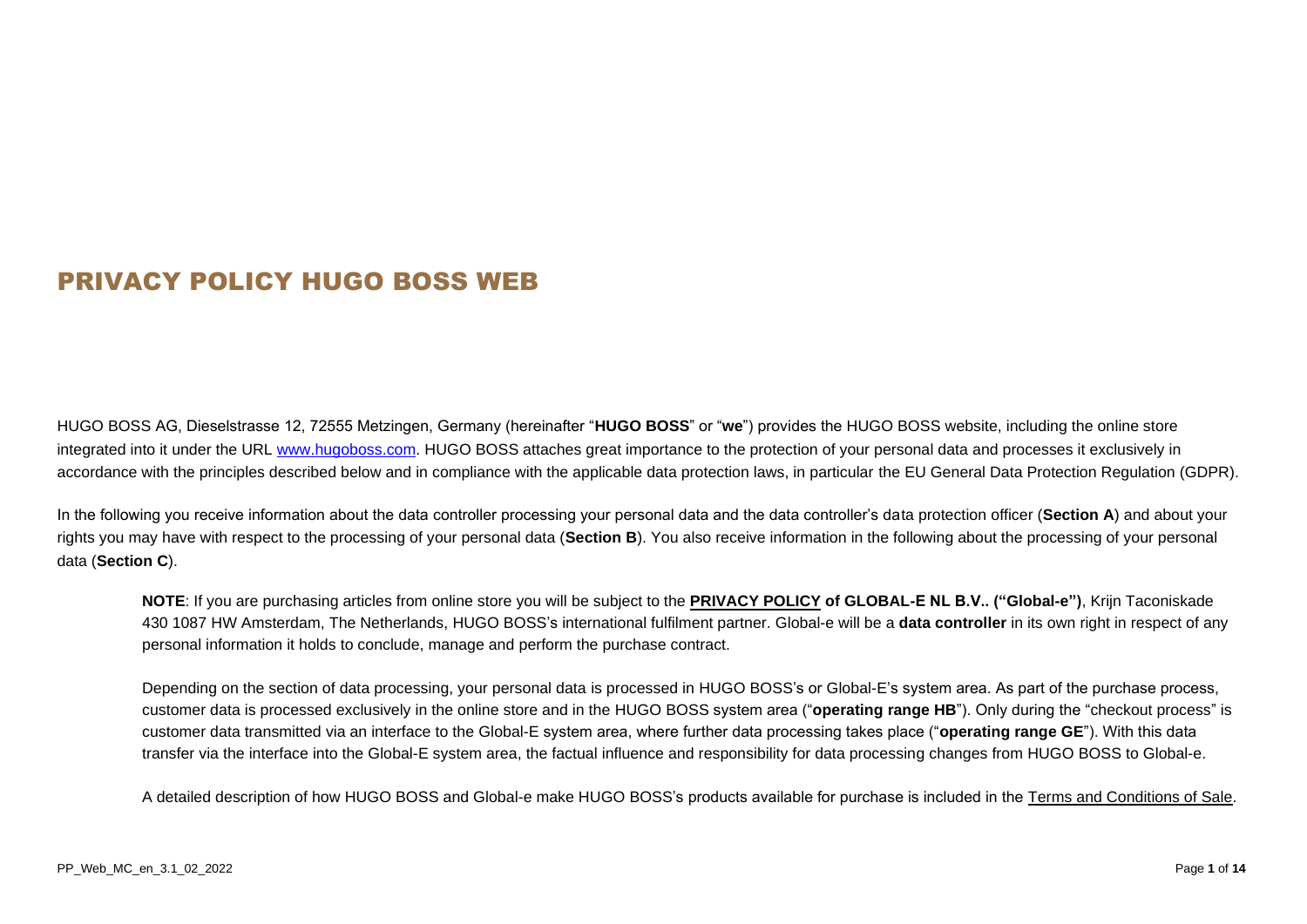# **TABLE OF CONTENTS**

|                | $\mathbf{L}$ |  |
|----------------|--------------|--|
|                |              |  |
|                |              |  |
| $\mathbf{C}$ . |              |  |
|                |              |  |
|                | $\Pi$ .      |  |
|                |              |  |
|                |              |  |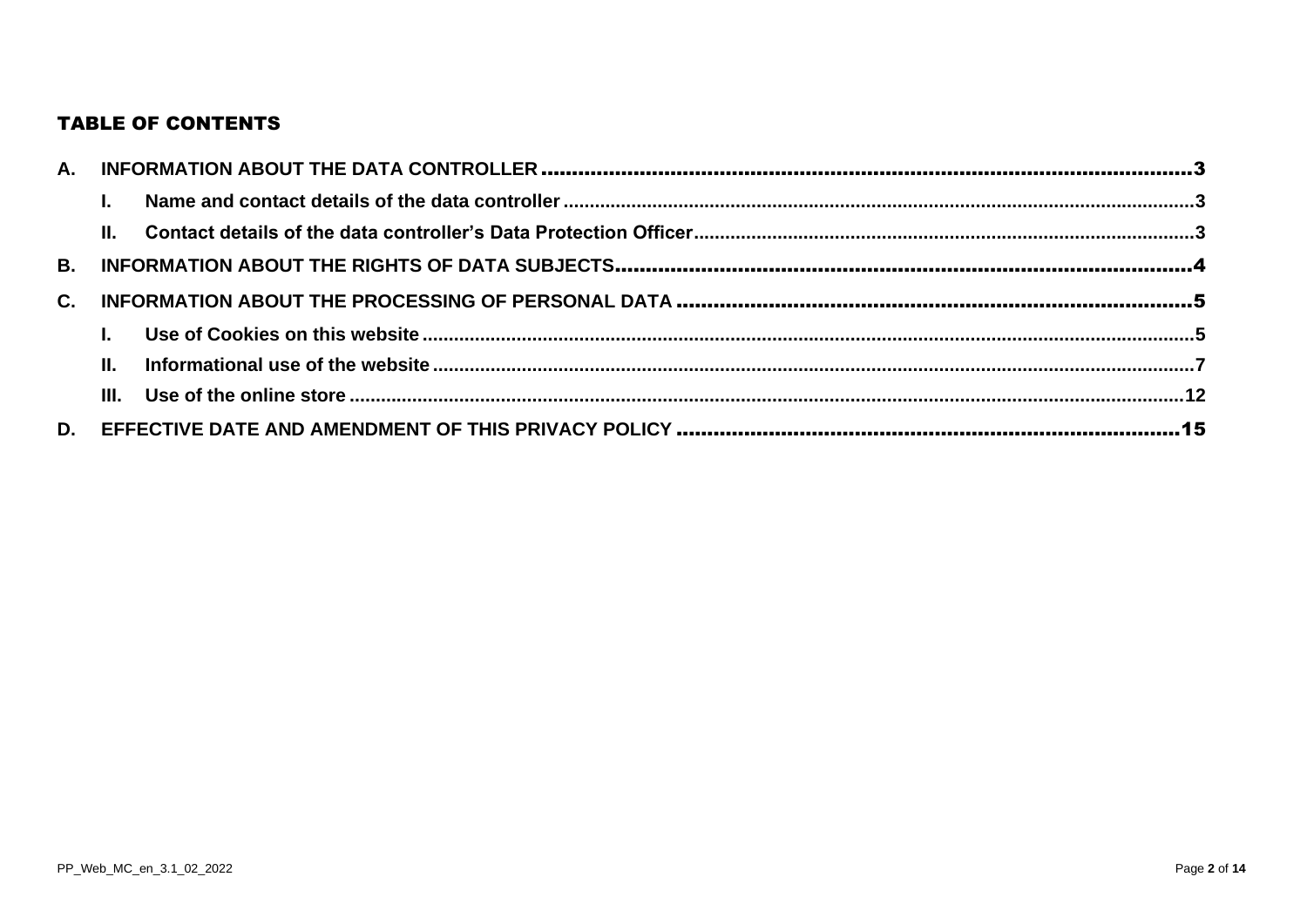### <span id="page-2-0"></span>A. INFORMATION ABOUT THE DATA CONTROLLER

# <span id="page-2-1"></span>**I. Name and contact details of the data controller**

HUGO BOSS AG Dieselstrasse 12, 72555 Metzingen, Germany Telephone: +49 7123 94-0 Fax: +49 7123 94-80259 E-mail: [info@hugoboss.com](mailto:info@hugoboss.com)

# <span id="page-2-2"></span>**II. Contact details of the data controller's Data Protection Officer**

HUGO BOSS AG Data Protection Officer Dieselstrasse 12, 72555 Metzingen, Germany Telephone: +49 7123 94 – 80999 Fax: +49 7123 94 – 880999 E-mail: [privacy@hugoboss.com](mailto:privacy@hugoboss.com)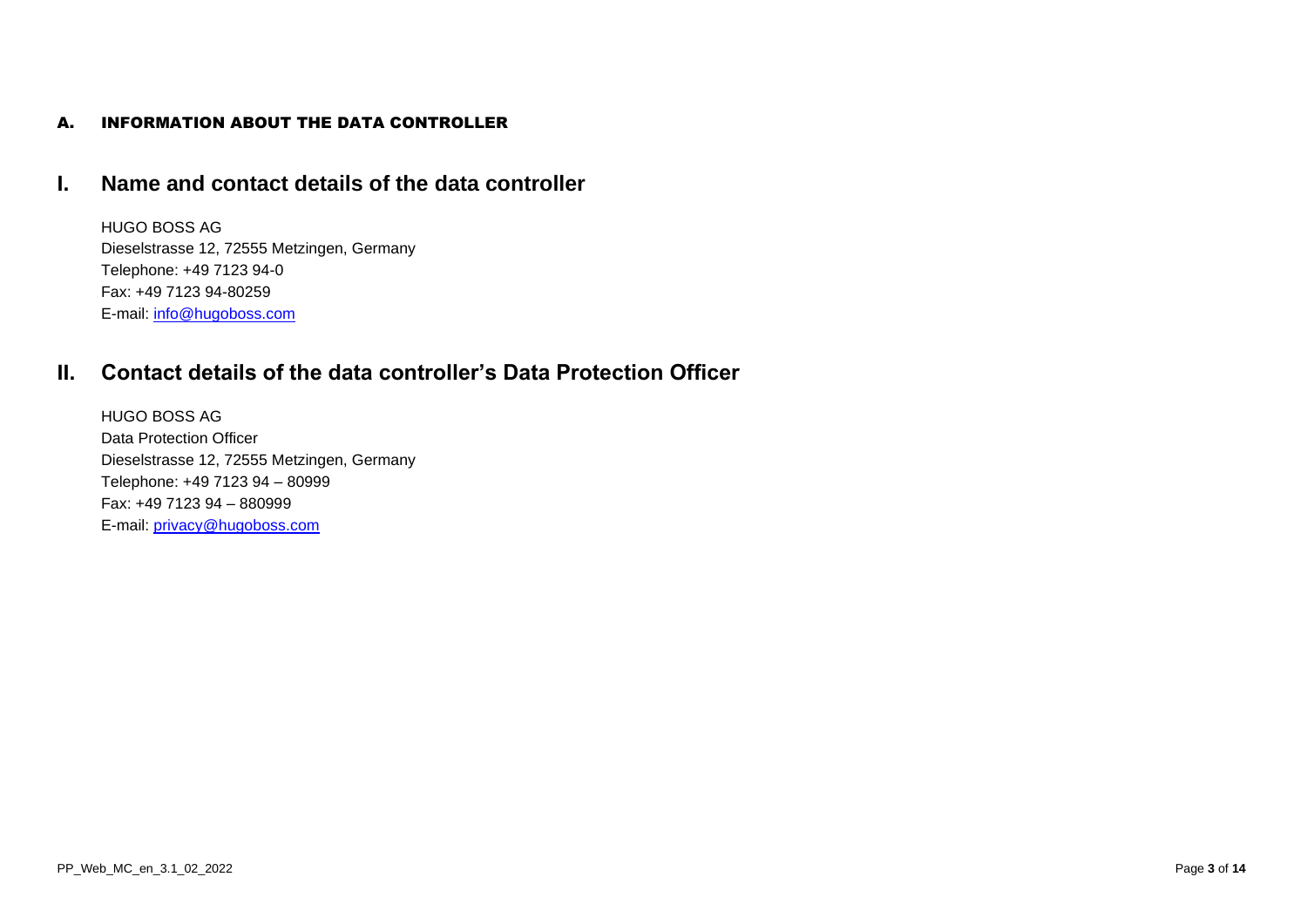### <span id="page-3-0"></span>B. INFORMATION ABOUT THE RIGHTS OF DATA SUBJECTS

As a data subject you can exercise the following rights with respect to the processing of your personal data, provided that the relevant conditions are met:

- I. Right of access (Art. 15 GDPR)
- II. Right to rectification (Art. 16 GDPR)
- III. Right to erasure ("right to be forgotten") (Art. 17 GDPR)
- IV. Right to restriction of processing (Art. 18 GDPR)
- V. Right to data portability (Art. 20 GDPR)
- VI. Right to object (Art. 21 GDPR)

Under the conditions provided in Art. 21 No. 1 GDPR you have the right to object, on grounds relating to your particular situation, at any time to processing of your personal data which is based on Art. 6 (1) (e) or (f) GDPR, including profiling based on those provisions. Under the conditions provided in Art. 21 No. 2 GDPR you have the right to object at any time to processing of your personal data for such marketing, which includes profiling to the extent that it is related to such direct marketing.

You can find detailed information regarding the legal basis of processing in **Section [C](#page-4-0)** of this Privacy Policy.

- VII. Right to withdraw consent (Art. 7 (3) GDPR)
- VIII. Right to lodge a complaint with the supervisory authority (Art. 77 (1) GDPR)

You may contact our Data Protection Officer (**Section [A.II](#page-2-2)**) for the purpose of exercising your rights.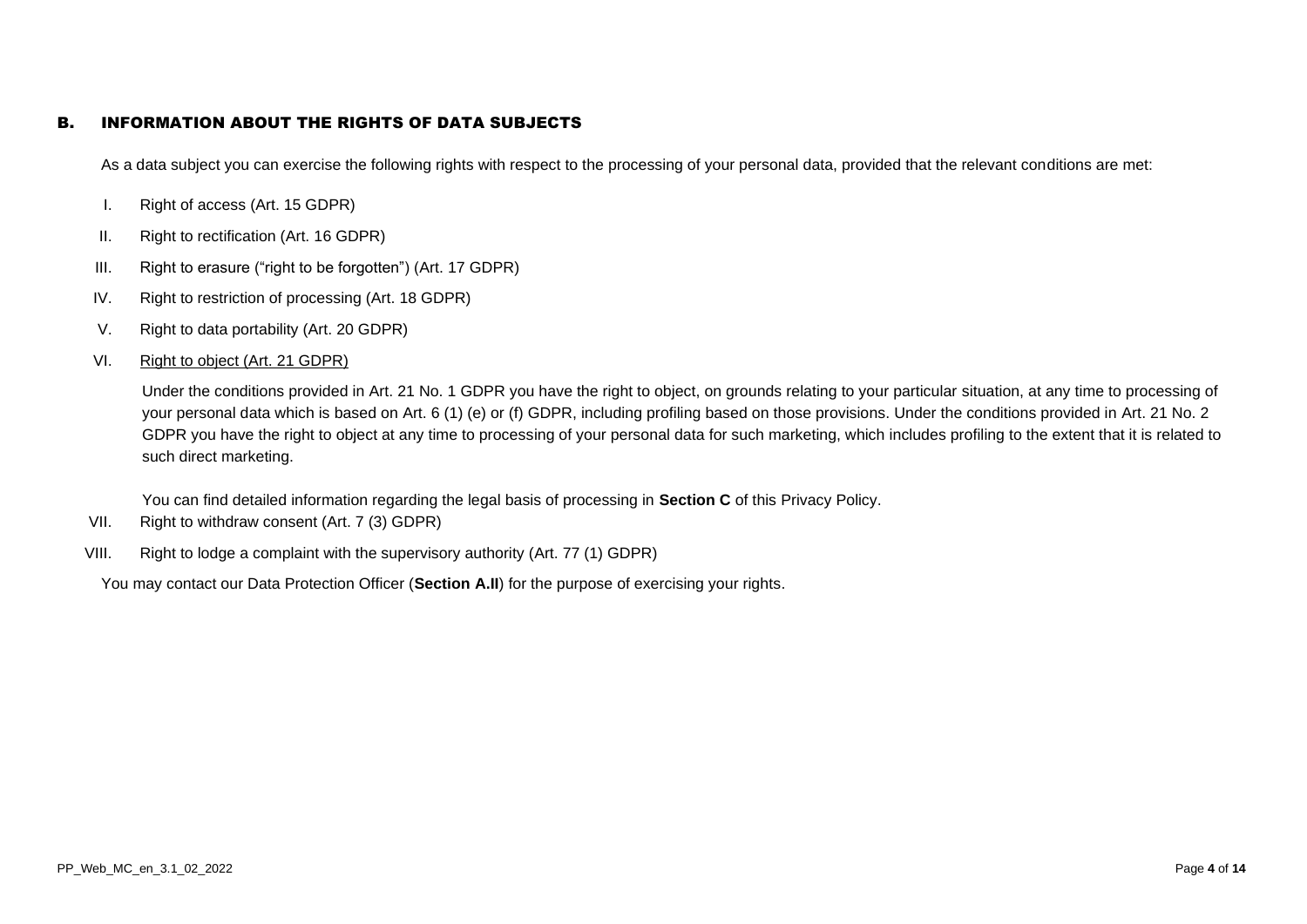### <span id="page-4-0"></span>C. INFORMATION ABOUT THE PROCESSING OF PERSONAL DATA

In connection with our online activities personal data are processed for different purposes. You will find information below regarding the purposes and means of the processing of personal data.

## <span id="page-4-1"></span>**I. Use of Cookies on this website**

#### **1. General information**

Your browser uses so-called Cookies. Cookies are small text files that your browser stores on your hard drive. If you access the HUGO BOSS websites again, HUGO BOSS may retrieve the stored cookie information. Personal data may also be stored in Cookies. Personal data is all data that can be related to you personally. The execution of programs or the transmission of viruses to your computer is not possible. We and our service providers use browser and flash Cookies and other common online tracking technologies, including small graphics known as counting pixels, pixel tags, web beacons or clear GIFs, which are used in connection with the provision of our services to track the use of the online service by our users. In general, Tracking-Technologies and Cookies are referred to as "**Cookies**".

We would also like to point out that you can generally prohibit the use of Cookies or delete Cookies in your browser settings. Please refer to the manufacturer's instructions for further details on the specific procedure. You can also revoke your consent for functional, analytics and marketing cookies either per category or per service at any time via the "Cookie settings" which you can find in the footer of our website. If you prohibit the use of Cookies, functional impairments are possible.

#### **2. Various types of Cookies**

HUGO BOSS uses various types of cookies, namely necessary Cookies, functional Cookies, Cookies for analytics and Cookies for marketing purposes. In the following you will receive more information about these various types of cookies.

Within our company, we pass on your personal data exclusively to those units and persons who need this data to fulfil their contractual and legal obligations or to execute our legitimate interest. There is no automated individual decision-making cases within the meaning of Art. 22 EU GDPR.

For more information about the service providers, which we use, please go to "Cookie Settings" in the footer of our Website.

#### **a) Necessary Cookies**

Some functions of our website cannot be offered without the use of technically necessary Cookies. In these Cookies, we collect technical communication and usage data, such as the IP address, technical log information, login information if applicable, and a unique cookie ID, which enables us to recognize you when you return to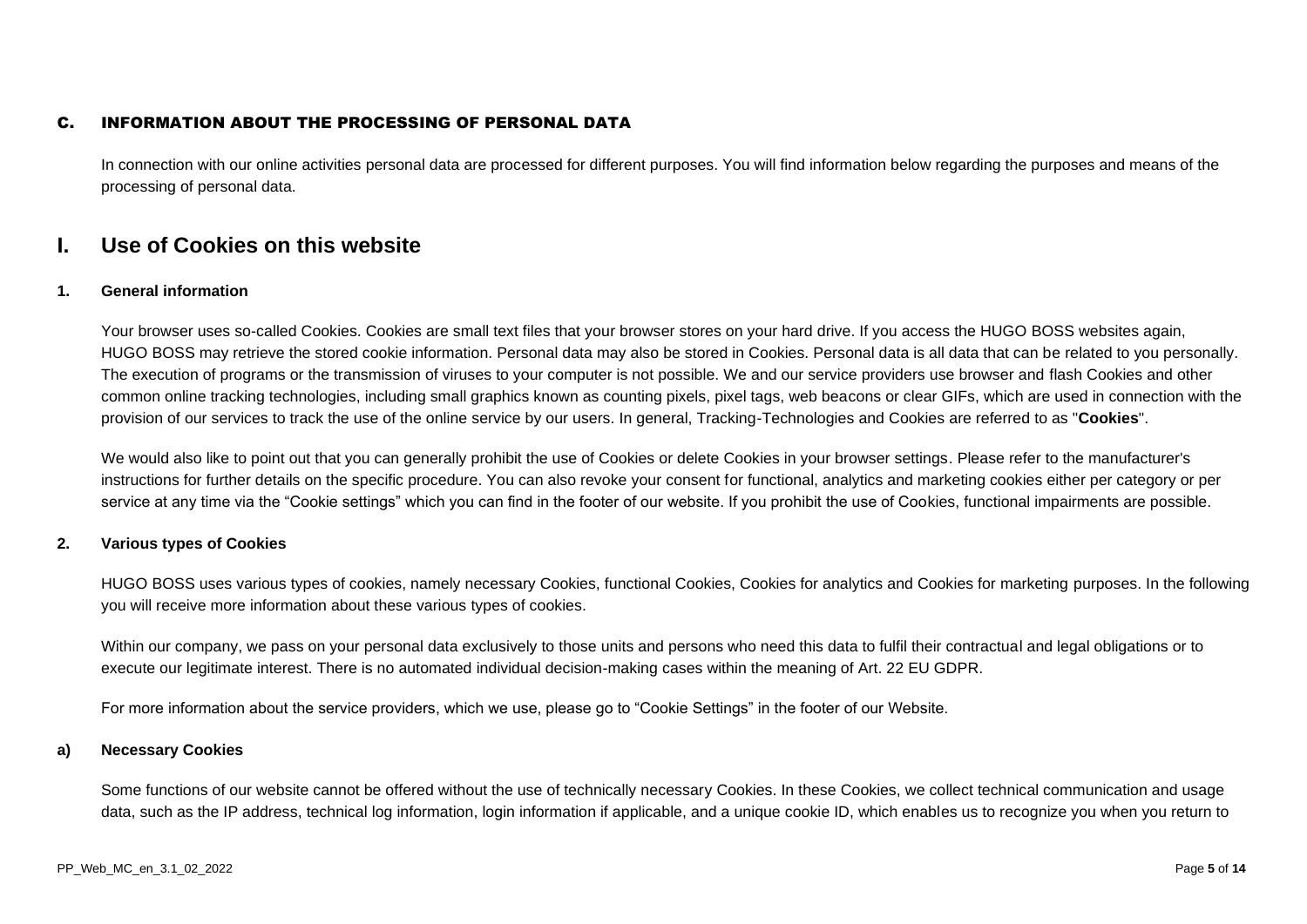our website. HUGO BOSS is working with Global-e who will be seller of the goods if you decide to buy something from the online store. In order to be able to conclude a contract by you with Global-e it is necessary to collect your browsing information and transfer it to Global-e.

The provision of your personal data is necessary for the use of the website. Please note that if you do not provide your personal data to the extent described above, you will not be able to use the website to its full extent.

#### **b) Functional Cookies**

Functional Cookies serve the purpose of enabling you to have a better surfing experience. These Cookies are not required, but they simplify your visit to the website by storing communication and usage data, such as font, country and currency settings, as well as a unique cookie ID, which enables us to recognize you when you return to our website.

The provision of your personal data is not necessary for the use of the website. Please note that it can have a negative influence on the presentation and user comfort (usability) if you do not provide your data.

#### **c) Cookies for analytics**

HUGO BOSS uses various Cookies for analytics purposes, e.g. to better understand how the website is used and to improve its services.

For this purpose, we collect technical communication and usage data, such as the IP address, technical log information, login information if applicable, and a unique cookie ID, which enables us to recognize you when you return to our website. We also collect certain data in connection with your order as well as analysis data, i.e. aggregated data on which conclusions are drawn. The provision of your personal data is not necessary for the use of the website.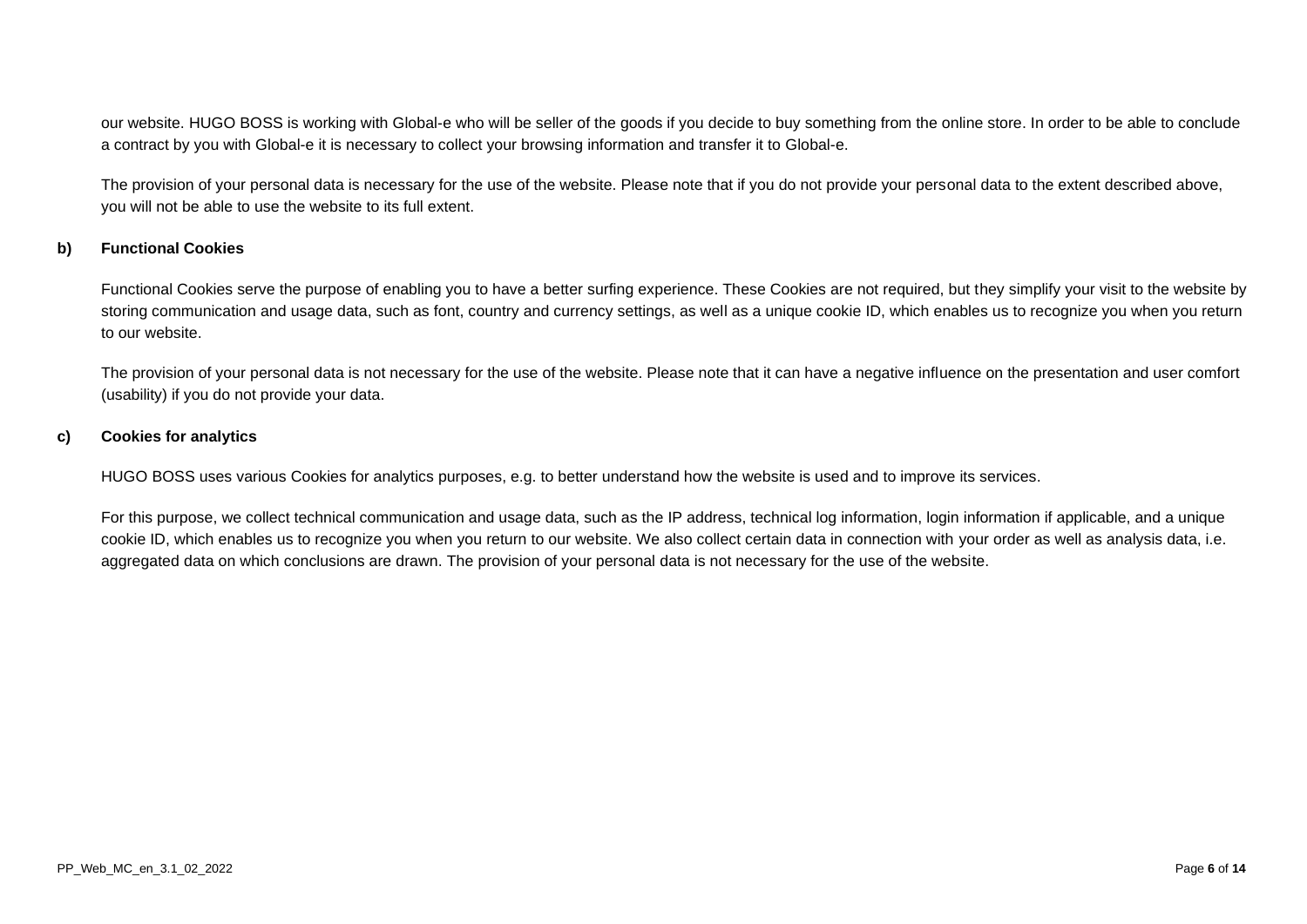#### **d) Cookies for marketing purposes**

HUGO BOSS uses various Cookies for advertising and targeted marketing purposes, e.g. to place personalized advertisements. This also includes the use of Cookies from various social media providers, such as Facebook.

For this purpose, we collect technical communication and usage data, such as the IP address, technical log information, login information if applicable, and a unique cookie ID, which enables us to recognize you when you return to our website. We also collect certain data in connection with your order as well as analysis data, i.e. aggregated data on which conclusions are drawn. The provision of your personal data is not necessary for the use of the website.

# <span id="page-6-0"></span>**II. Informational use of the website**

When the use of the website is purely informational, certain information, for example your IP address, is for technical reasons sent to our server by the browser used on your end device. We process this information in order to provide the website content requested by you. To ensure the security of the IT infrastructure used to provide the website, this information is also temporarily stored in a so-called web server log file. Furthermore, we provide you with various functions to assist you when visiting the website (e.g. chat function, contact form, store locator). Depending on which functions you use, further data processing is carried out, which is also described below.

#### **1. Details on the personal data that are processed**

| <b>Categories of personal data that</b><br>are processed                                                                                                       | Personal data included in<br>the categories                                                                                                                                                               | Obligation to provide the data                                                                                                                                                                                                                                      | <b>Storage duration</b>                                                                                                                                                                                                                                                                                                                                   |
|----------------------------------------------------------------------------------------------------------------------------------------------------------------|-----------------------------------------------------------------------------------------------------------------------------------------------------------------------------------------------------------|---------------------------------------------------------------------------------------------------------------------------------------------------------------------------------------------------------------------------------------------------------------------|-----------------------------------------------------------------------------------------------------------------------------------------------------------------------------------------------------------------------------------------------------------------------------------------------------------------------------------------------------------|
| Protocol data which accrue via the<br><b>Hypertext Transfer Protocol</b><br>(Secure) ("HTTP(S) Data") for<br>technical reasons when the website<br>is visited. | IP address, type and version<br>of your Internet browser,<br>operating system used, the<br>page accessed, the site<br>accessed before visiting the<br>site (referrer URL), date and<br>time of the visit. | Provision is not a statutory or<br>contractual requirement, or a<br>requirement necessary to enter into a<br>contract. There is no obligation to<br>provide the data.<br>Not providing these data means that<br>we cannot provide the requested<br>website content. | Data are stored in server log files in a form<br>allowing the identification of data subject for a<br>maximum period of 7 days, unless any security<br>related event occurs (e.g. a DDoS attack).<br>If there is a security related event, server log<br>files are stored until the security relevant event<br>has been eliminated and clarified in full. |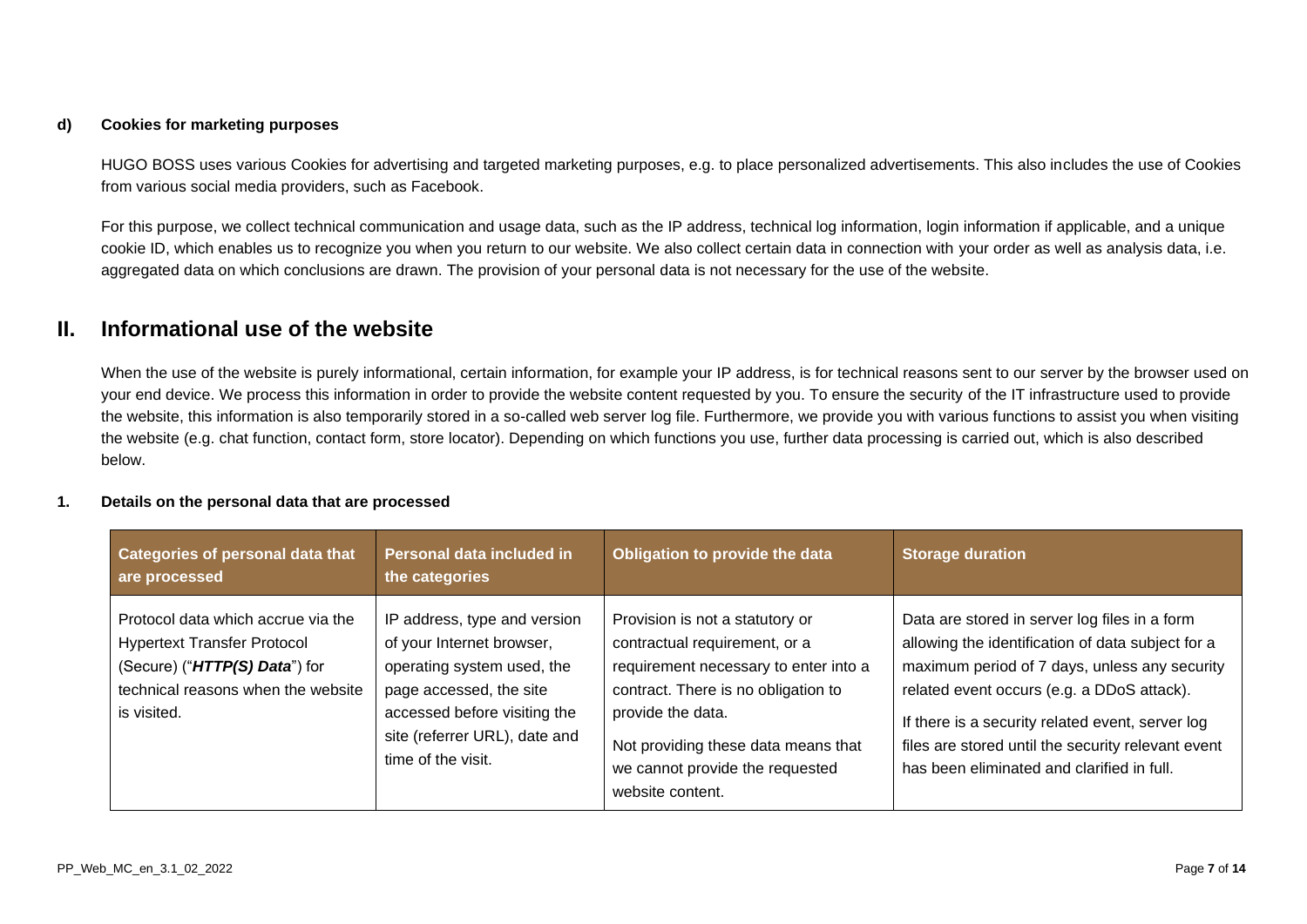| <b>Categories of personal data that</b><br>are processed                                                                                                       | Personal data included in<br>the categories                                                                                                                                      | Obligation to provide the data                                                                                                                                                                                                                                      | <b>Storage duration</b>                                                                                                                                                                                                                                                                                                                                                |
|----------------------------------------------------------------------------------------------------------------------------------------------------------------|----------------------------------------------------------------------------------------------------------------------------------------------------------------------------------|---------------------------------------------------------------------------------------------------------------------------------------------------------------------------------------------------------------------------------------------------------------------|------------------------------------------------------------------------------------------------------------------------------------------------------------------------------------------------------------------------------------------------------------------------------------------------------------------------------------------------------------------------|
| Data that you provide us with in the<br>contact forms on the website<br>("Contact Form Data").                                                                 | Mandatory: name, e-mail<br>address, your request, your<br>message<br>Voluntary: Title, street, house<br>number, postal code, city,<br>country, telephone number,<br>order number | Provision is not a statutory or<br>contractual requirement, or a<br>requirement necessary to enter into a<br>contract. There is no obligation to<br>provide the data.<br>Not providing the data means that we<br>cannot process your request.                       | a) Data are usually stored until your request has<br>been handled.<br>b) We store these data for evidence purposes<br>for the establishment, exercise or defence of<br>any legal claims and in the event of any legal<br>disputes until such have been concluded.<br>c) We are obliged to store the data according to<br>German commercial or tax laws up to 10 years. |
| (Optional) when using the store<br>locator or the "availability in stores"<br>function.<br>Data that allows us to determine<br>your location ("Location Data") | <b>Location Data</b>                                                                                                                                                             | Provision is not a statutory or<br>contractual requirement, or a<br>requirement necessary to enter into a<br>contract. There is no obligation to<br>provide the data.<br>Not providing these data means that<br>we cannot provide the requested<br>website content. | The data is processed to display your location<br>or to determine the nearest store when you<br>access either the map or the availability of<br>products in our stores and release your location<br>in the browser for our website. The data is not<br>stored beyond this.                                                                                             |
| (Optional) when using the Fit<br>Finder:<br>Data that you enter under the link<br>"What is my size?" ("Fit Finder<br>Data")                                    | Body related information such<br>as height, weight, physique<br>information, preferred fit etc.                                                                                  | Provision is not a statutory or<br>contractual requirement, or a<br>requirement necessary to enter into a<br>contract. There is no obligation to<br>provide the data.<br>Not providing these data means that<br>we cannot provide the requested<br>website content. | The data is stored in a cookie. You can delete<br>cookies at any time in the respective browser<br>settings. Otherwise, the cookies will be deleted<br>after 30 days regardless of your cooperation.                                                                                                                                                                   |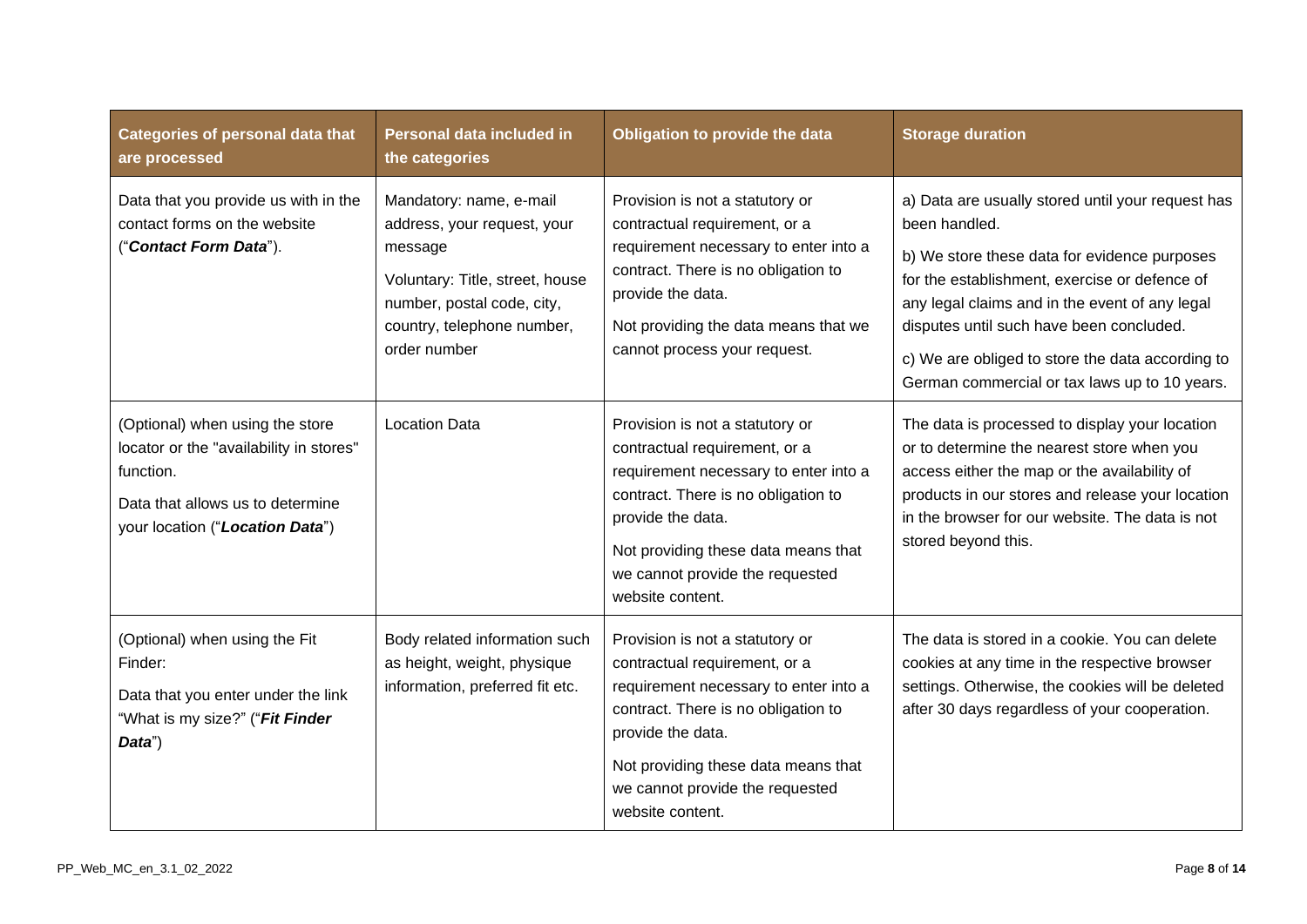| <b>Categories of personal data that</b><br>are processed                                                                                                                    | Personal data included in<br>the categories                                                                                                                                                                                                                                                                                                 | Obligation to provide the data                                                                                                                                                                                                                | <b>Storage duration</b>                                                                                                                                |
|-----------------------------------------------------------------------------------------------------------------------------------------------------------------------------|---------------------------------------------------------------------------------------------------------------------------------------------------------------------------------------------------------------------------------------------------------------------------------------------------------------------------------------------|-----------------------------------------------------------------------------------------------------------------------------------------------------------------------------------------------------------------------------------------------|--------------------------------------------------------------------------------------------------------------------------------------------------------|
| (Optional) when using the online<br>chat or style advice:<br>Data which you provide us in the<br>online chat / via the style<br>counselling service ("Online Chat<br>Data") | Your details in the online chat                                                                                                                                                                                                                                                                                                             | Provision is not a statutory or<br>contractual requirement, or a<br>requirement necessary to enter into a<br>contract. There is no obligation to<br>provide the data.<br>Not providing the data means that we<br>cannot process your request. | We store the data as described above under a),<br>b) and $c$ ).<br>d) If you use the co-browsing function, the<br>image of your browser is not stored. |
| If (optional) contact is made via<br>other communication channels:<br>Data that you provide when you<br>contact us ("Contact Data")                                         | Depending on the<br>communication channel:<br>telephone number when<br>calling by phone, mobile<br>phone number and username<br>when contacting by<br>messenger (communication<br>service provider), e-mail<br>address when contacting by<br>e-mail<br>In addition, the information<br>you have provided about the<br>reason for contacting | Provision is not a statutory or<br>contractual requirement, or a<br>requirement necessary to enter into a<br>contract. There is no obligation to<br>provide the data.<br>Not providing the data means that we<br>cannot process your request. | We store the data as described above under a),<br>$b)$ and $c)$ .                                                                                      |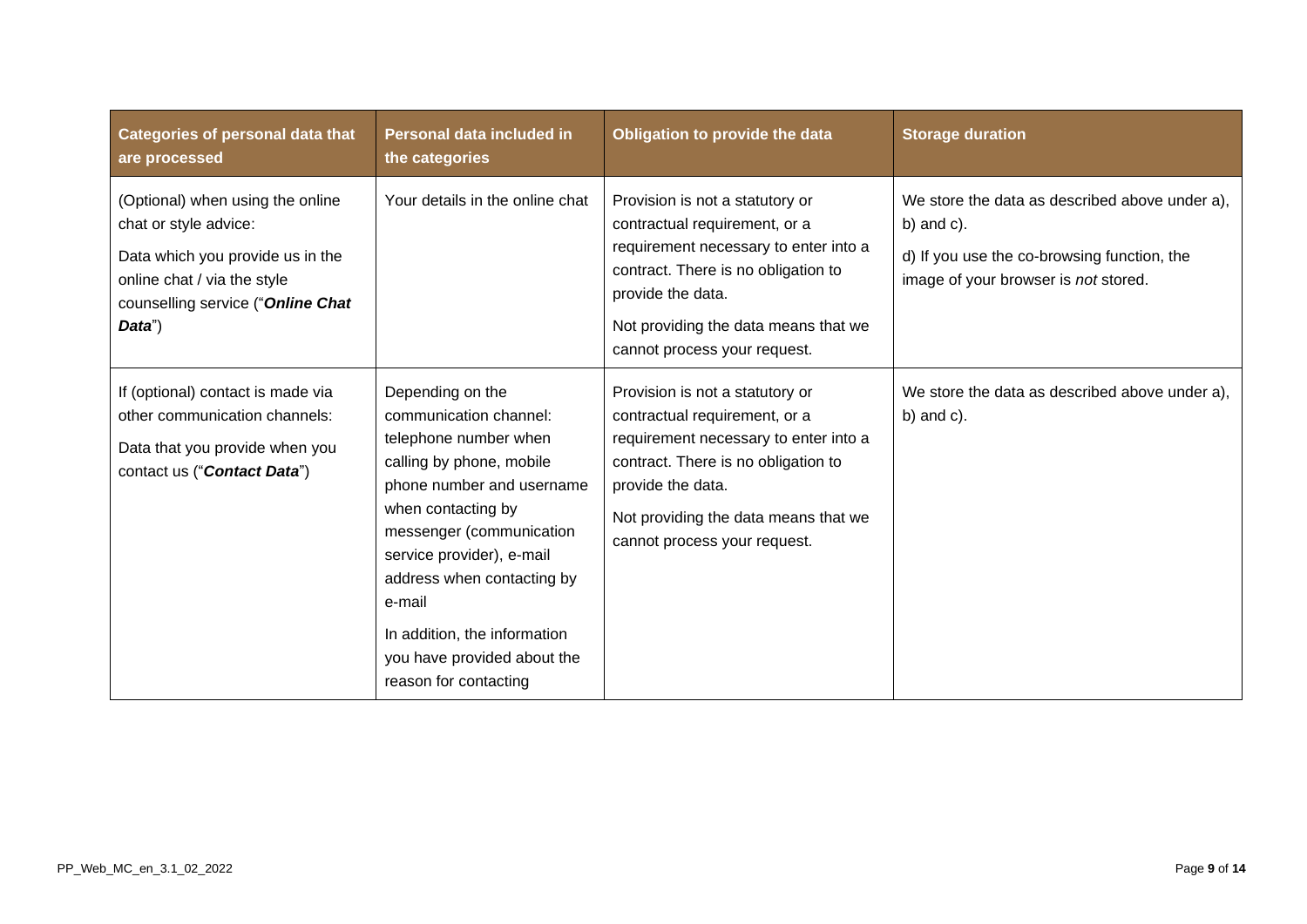### **2. Details on the processing of personal data**

| Purpose of processing the personal data                                                                                                                                                                                         | <b>Categories of</b><br>personal data that<br>are processed | Legal basis, and, if applicable, legitimate<br><b>interests</b>                                                                                                                                                                                                                                                       | <b>Recipient</b> |
|---------------------------------------------------------------------------------------------------------------------------------------------------------------------------------------------------------------------------------|-------------------------------------------------------------|-----------------------------------------------------------------------------------------------------------------------------------------------------------------------------------------------------------------------------------------------------------------------------------------------------------------------|------------------|
| Provision of the contents of the website accessed<br>by the user                                                                                                                                                                | HTTP(S) Data.                                               | Art. 6 No.1 (f) GDPR. After balancing of the<br>interests our legitimate interest is providing the<br>website content requested by the user.                                                                                                                                                                          | Hosting provider |
| Ensuring the security of the IT infrastructure used<br>to provide the Website, in particular to identify,<br>correct and ensure the evidential value of our<br>documentation in case of any disruptions (e.g.<br>DDos attacks). | HTTP(S) Data.                                               | Art. 6 No.1 (f) GDPR. After balancing of the<br>interests our legitimate interest is to ensure the<br>security of the IT infrastructure used to provide the<br>Website, in particular to identify, correct and ensure<br>the evidential value of our documentation in case of<br>any disruptions (e.g. DDos attacks). | Hosting provider |
| Provision of a clothing size recommendation                                                                                                                                                                                     | Fit Finder Data.                                            | Art. 6 No.1 (f) GDPR. After balancing of the<br>interests our legitimate interest is supporting our<br>customers in choosing the right size of clothes to<br>increase customer satisfaction and avoid incorrect<br>orders.                                                                                            | Service provider |
| Display of your location or stores nearby                                                                                                                                                                                       | Location Data.                                              | Art. 6 No.1 (f) GDPR. After balancing of the<br>interests our legitimate interest is supporting our<br>customers in their search for our stores.<br>The data is only transmitted when you release it in<br>your browser.                                                                                              |                  |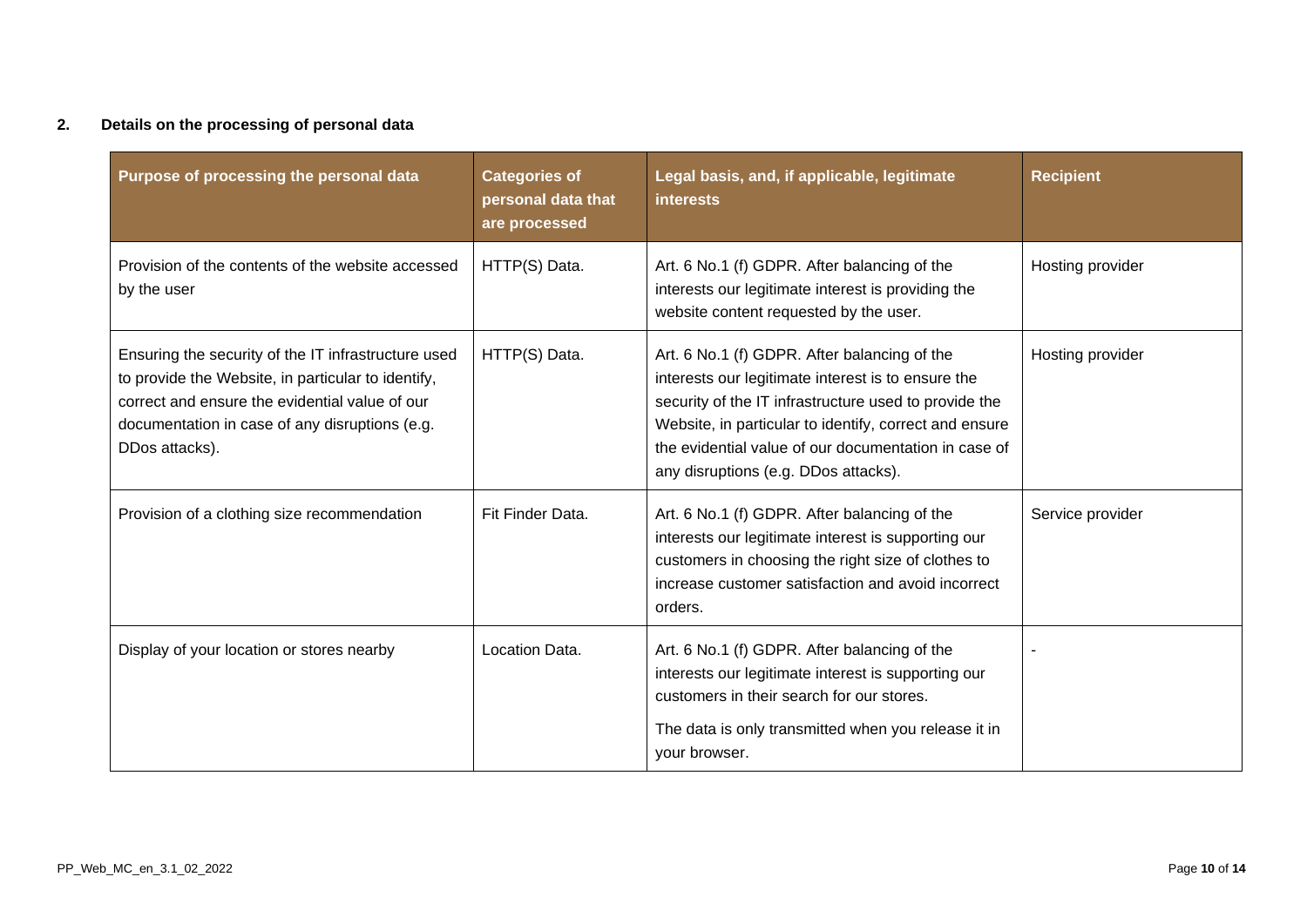| Purpose of processing the personal data                                                                            | <b>Categories of</b><br>personal data that<br>are processed | Legal basis, and, if applicable, legitimate<br><b>interests</b>                                                                                     | <b>Recipient</b>                                                          |
|--------------------------------------------------------------------------------------------------------------------|-------------------------------------------------------------|-----------------------------------------------------------------------------------------------------------------------------------------------------|---------------------------------------------------------------------------|
| Storage and processing for evidence purposes for<br>the establishment, exercise or defence of any<br>legal claims. | Contact Form Data or<br>Online Chat Data.                   | Art. 6 No.1 (f) GDPR. After balancing of the<br>interests our legitimate interest is the establishment,<br>exercise or defence of any legal claims. |                                                                           |
| Processing your request.                                                                                           | Contact Data, Contact<br>Form Data or Online<br>Chat Data.  | Art. 6 (1) (f) GDPR. After balancing of the interests<br>our legitimate interest is processing your request.                                        | Hosting provider and<br>communications service<br>provider, if applicable |

Automated decision-making within the meaning of Art. 22 GDPR does not take place.

## **3. Details on the recipients of personal data and the transfer of personal data to countries outside the EEA and/or international organisations**

| <b>Recipient</b>                   | <b>Recipient's location</b>                                   | Adequacy decision or appropriate or suitable safeguards for transfers<br>to countries outside the EEA and/or international organisations |
|------------------------------------|---------------------------------------------------------------|------------------------------------------------------------------------------------------------------------------------------------------|
| Hosting provider, Service provider | EU                                                            |                                                                                                                                          |
| Communications service provider    | Depending on your means of<br>communication and your location |                                                                                                                                          |

# <span id="page-10-0"></span>**III. Use of the online store**

You have the possibility on our website to use the online store. You receive more detailed information on this below.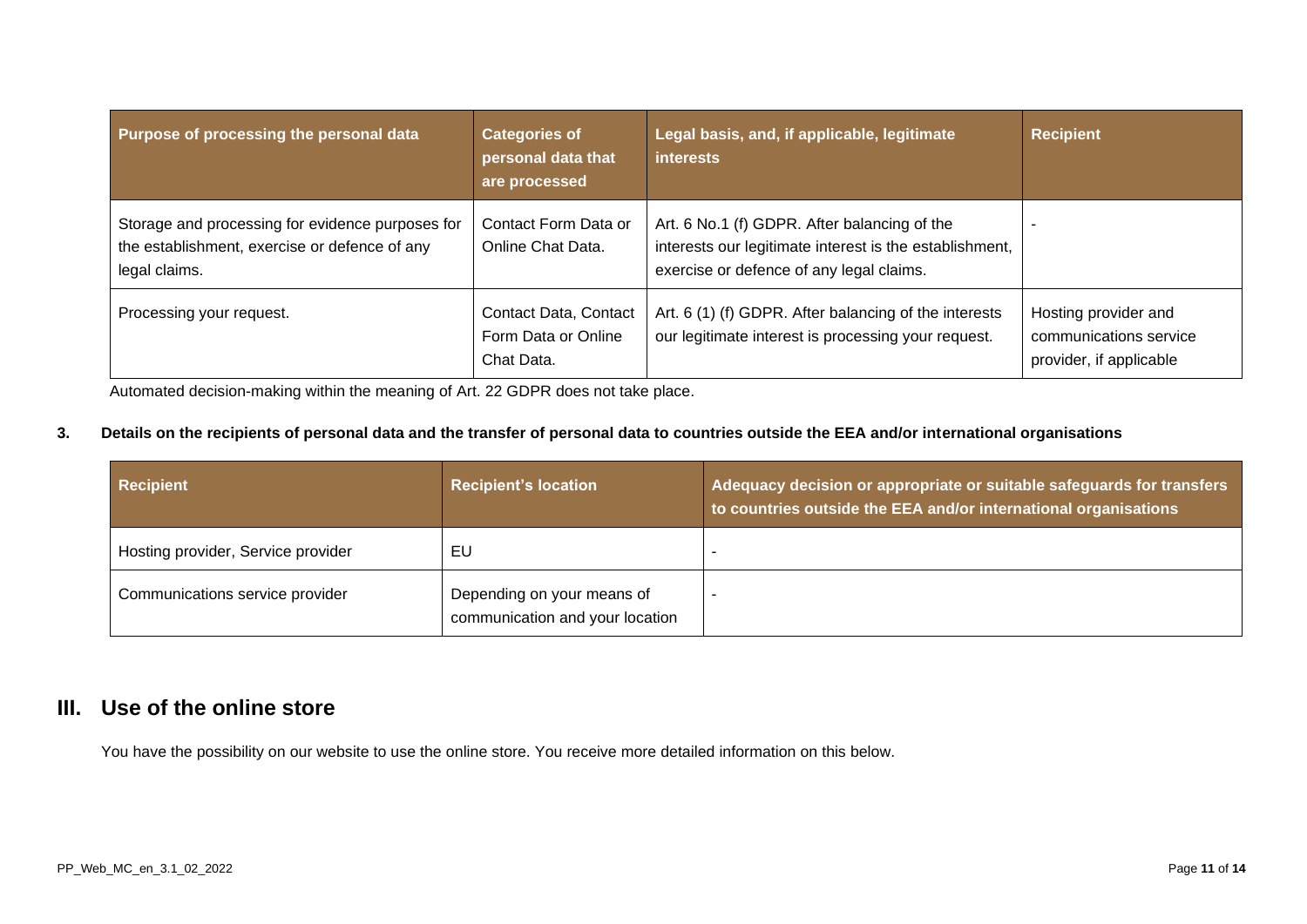### **1. Details on the personal data that is processed**

| <b>Categories of personal</b><br>data that are<br>processed                                                                                                                      | Personal data included in the<br>categories                                                                                                                                                                                                                                                                                                                                                                                              | Obligation to provide the<br>data                                                                                                                                                                                                                                         | <b>Storage duration</b>                                                                                                                                                                                                                                                                                                                                                                                             |
|----------------------------------------------------------------------------------------------------------------------------------------------------------------------------------|------------------------------------------------------------------------------------------------------------------------------------------------------------------------------------------------------------------------------------------------------------------------------------------------------------------------------------------------------------------------------------------------------------------------------------------|---------------------------------------------------------------------------------------------------------------------------------------------------------------------------------------------------------------------------------------------------------------------------|---------------------------------------------------------------------------------------------------------------------------------------------------------------------------------------------------------------------------------------------------------------------------------------------------------------------------------------------------------------------------------------------------------------------|
| Protocol data that<br>accrue via the Hypertext<br><b>Transfer Protocol</b><br>(Secure) (HTTP(S)) for<br>technical reasons during<br>use of the online store<br>("HTTP(S) Data"). | IP address, type and version of your<br>Internet browser, operating system used,<br>the page accessed, the site accessed<br>before visiting the site (referrer URL), data<br>and time of the visit.                                                                                                                                                                                                                                      | Provision is not a statutory or<br>contractual requirement, or a<br>requirement necessary to<br>enter into a contract. There is<br>no obligation to provide the<br>data.<br>Not providing these data<br>means that we cannot provide<br>the requested Website<br>content. | Data are stored in server log files in a form allowing the<br>identification of data subject for a maximum period of<br>7 days, unless any security related event occurs (e.g. a<br>DDoS attack).<br>If there is a security related event, server log files are<br>stored until the security relevant event has been<br>eliminated and clarified in full.                                                           |
| Information about your<br>purchase that we<br>receive from Global-e,<br>the seller ("Order<br>Data").                                                                            | Title, first name, last name, address and<br>e-mail address as well as information<br>about the articles purchased (article<br>description, article number, number of<br>articles, size, colour, price, currency,<br>order number), address data for billing<br>and shipping as well as the relevant<br>Global-e logistic center, date and time of<br>each purchase, payment method chosen<br>and shipping option, status of your order. | Provision is necessary to<br>enter into a purchase<br>agreement.<br>Not providing these data<br>means that you cannot order<br>anything from the online<br>store.                                                                                                         | We store your data usually until your order has been<br>completely processed, i.e. until the goods have been<br>sent.<br>We store these data for evidence purposes for the<br>establishment, exercise or defence of any legal claims<br>and in the event of any legal disputes until such have<br>been concluded.<br>We are obliged to store the data according to German<br>commercial or tax laws up to 10 years. |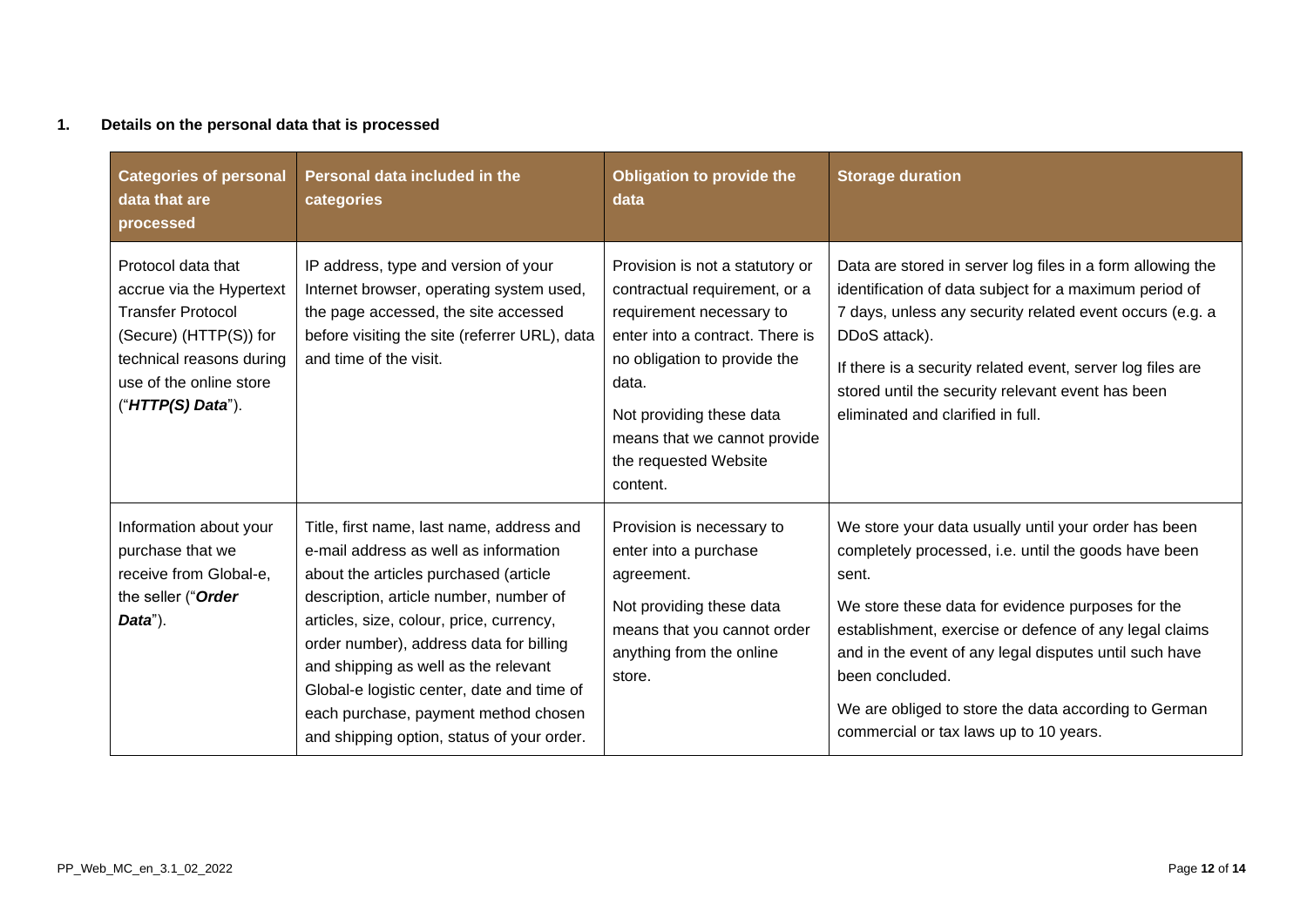### **2. Details on the processing of the personal data**

| Purpose of processing the personal data                                                                                                                                                                                                                                                           | <b>Categories of personal</b><br>data that are processed | Legal basis, and, if applicable,<br>legitimate interests                                                                                                                                                        | <b>Recipient</b>                                                             |
|---------------------------------------------------------------------------------------------------------------------------------------------------------------------------------------------------------------------------------------------------------------------------------------------------|----------------------------------------------------------|-----------------------------------------------------------------------------------------------------------------------------------------------------------------------------------------------------------------|------------------------------------------------------------------------------|
| Provision of our Online Store functions on the Website.                                                                                                                                                                                                                                           | HTTP(S) Data.                                            | Art. 6 No.1 (f) GDPR. After balancing of the<br>interests our legitimate interest is providing<br>the website content that requested by the<br>user.                                                            | Hosting provider.                                                            |
| Conclusion of the purchase agreements between<br>Global-e as seller and the customer on the account of<br>HUGO BOSS. This includes the data exchange from<br>the online store of HUGO BOSS to the checkout page<br>of Global-e, as well as data in the context of a<br>rescission of the contract | Order Data.                                              | Art. 6 No.1 (b) GDPR, Performance of a<br>contract and Art. 6 No.1 (f) GDPR. After<br>balancing of the interests our legitimate<br>interest is the support of Global-e's<br>handling of the purchase agreement. | Fulfilment partner<br>(Global-e), hosting<br>provider, shipment<br>provider. |
| Order management of purchase agreements between<br>the customer and Global-e as seller on the account of<br>HUGO BOSS. This includes in particular preparing the<br>parcels with the goods you have ordered.                                                                                      | Order Data.                                              | Art. 6 No.1 (b) GDPR, Performance of a<br>contract and Art. 6 No.1 (f) GDPR. After<br>balancing of the interests our legitimate<br>interest is the support of Global-e's<br>handling of the purchase agreement. | Fulfilment partner<br>(Global-e), hosting<br>provider.                       |
| Providing customer care to customers who bought<br>from Global-e as seller on the account of<br>HUGO BOSS. This includes support regarding returns<br>and refunds.                                                                                                                                | Order Data.                                              | Art. 6 No.1 (b) GDPR, Performance of a<br>contract and Art. 6 No.1 (f) GDPR. After<br>balancing of the interests our legitimate<br>interest is the support of Global-e's<br>handling of the purchase agreement. | Fulfilment partner<br>(Global-e), hosting provider                           |